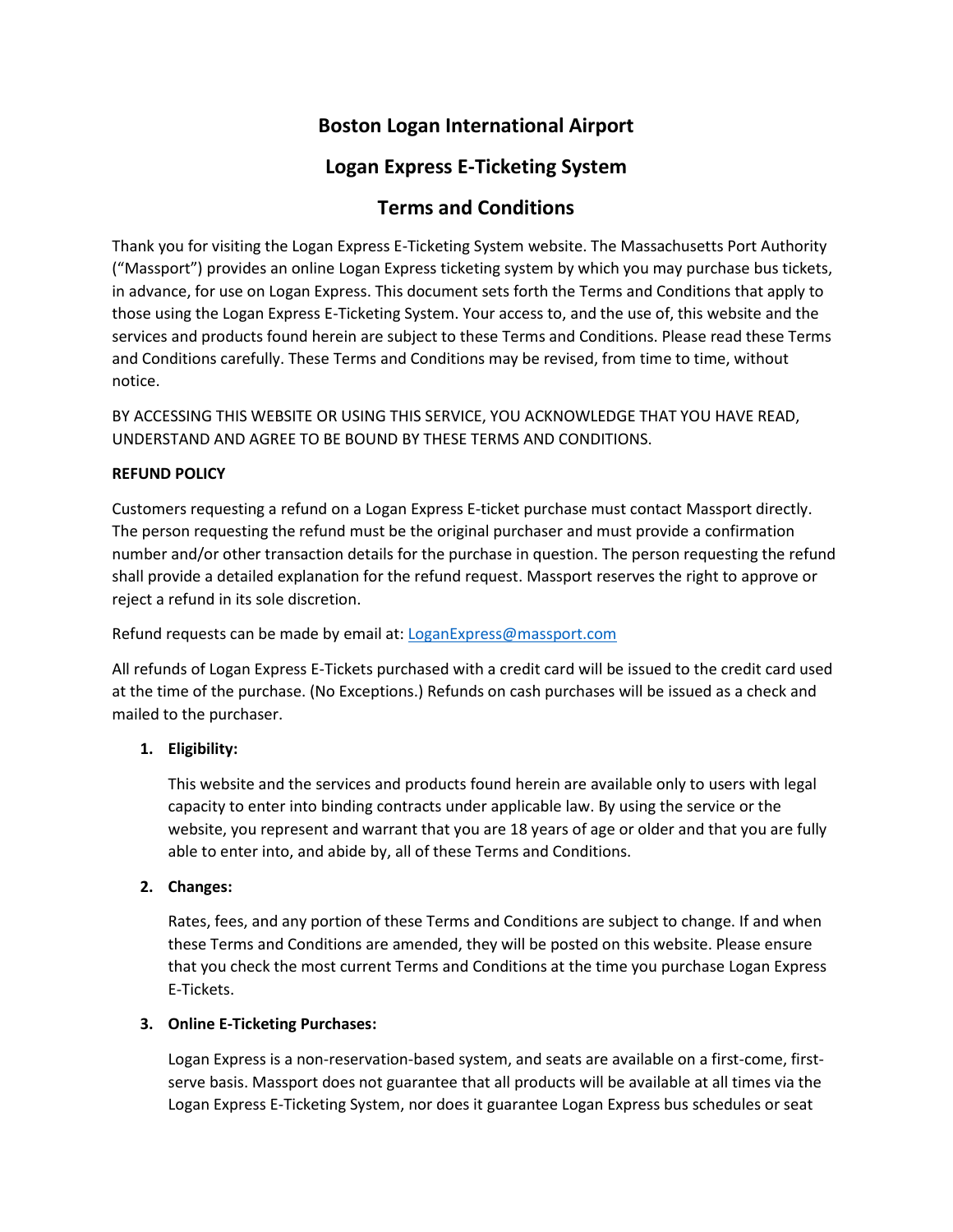availability. Restrictions apply to different products. Massport reserves the right to limit the number of products per person using the Logan Express E-Ticketing System.

You must provide an email address in order to purchase tickets through the Logan Express E-Ticketing website. Once you have completed a purchase using the Logan Express E-Ticketing System at [www.loganexpress.com](http://www.loganexpress.com/) you will receive an email confirmation with a link to download your ticket(s). The credit card you use to purchase Logan Express E-tickets will be charged when you submit your purchase. Your purchase is not complete until such time as the confirmation is received.

Purchasers also have the option to set up a Logan Express E-Ticket account, where unused tickets can be stored, displayed, and printed. If you choose to establish a Logan Express E-Ticket account, you must agree to maintain the secrecy of your password (the "Password"). At no time will you be asked for your Password by Massport staff nor should you give it to anyone. This means that you shall:

- 1. Refrain from writing the Password on the Logan Express ticket.
- 2. Recognize that by giving your Password to another person, you are authorizing that individual to enter into Logan Express transactions for which you are accountable.
- 3. Change your Password(s) if you believe its security has been compromised.

#### **4. Online Purchase, Products, and Payment:**

Logan Express offers several bus ticket products with different fares. Customers must be eligible to use the Logan Express E-Ticket presented for boarding a Logan Express bus. Customers not eligible for the ticket presented will be denied boarding.

The following products are offered through the Logan Express E-Ticketing System.

a) Adult One-Way: Tickets may be used by any Logan Express rider for boarding any Logan Express bus service originating from (or departing to) Braintree, Framingham, Peabody, and Woburn.

b) Adult Round-Trip: Tickets may be used by any Logan Express rider for boarding any Logan Express bus service originating from (or departing to) Braintree, Framingham, Peabody, and Woburn. Adult Round-Trip tickets cannot be split among two riders for the same bus trip.

c) Senior One-Way: Customers must be 65 years of age or older to board Logan Express with a Senior One-Way ticket. Massport reserves the right to request presentation of a valid government-issued identification as a requirement for boarding. Tickets may be used by any eligible Logan Express rider for boarding any Logan Express bus service originating from (or departing to) Braintree, Framingham, Peabody, and Woburn.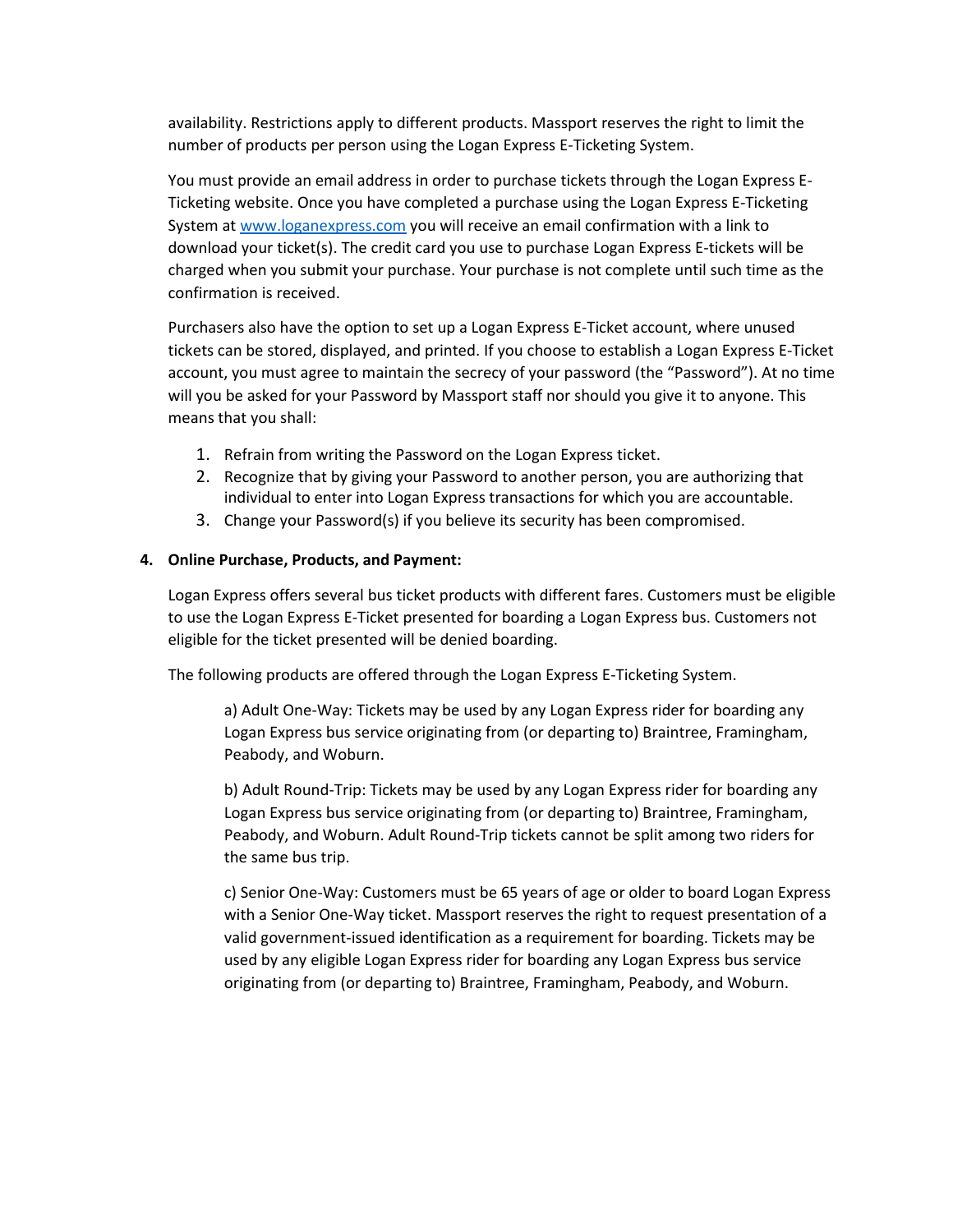d) Senior Round-Trip: Customers must be 65 years of age or older to board Logan Express with a Senior Round-Trip ticket. Massport reserves the right to request presentation of a valid government-issued identification as a requirement for boarding. Tickets may be used by any Logan Express rider for boarding any Logan Express bus service originating from (or departing to) Braintree, Framingham, Peabody, and Woburn. Senior Round-Trip tickets cannot be split among two otherwise eligible riders for the same bus trip.

e) Passbooks (10 Tickets): A Passbook contains 10 tickets that can be used by an individual or group. Tickets may be used by any Logan Express rider for boarding any Logan Express bus service originating from (or departing to) Braintree, Framingham, Peabody, and Woburn.

Certain Logan Express products are not available through the Logan Express E-Ticketing System. These products are as follows:

a) Child: Children under the age of 18 accompanied by a ticketed family member may board any Logan Express bus service originating from (or departing to) Braintree, Framingham, Peabody, and Woburn for free. Accompanying ticketed family members must present valid boarding passes to the bus driver and indicate the number of accompanying children in the family that will be boarding.

b) Military: Active duty members of the United States military may board any Logan Express bus service originating from (or departing to) Braintree, Framingham, Peabody, and Woburn for free. Valid active military identification must be presented to the ticketing agent.

The Logan Express E-Ticket purchase price quoted by the online system is fixed only when you complete your purchase. When you provide your credit card details to complete your online purchase, you are authorizing Massport to charge your credit card in the amount of the quoted purchase price.

#### **5. Refunds:**

Customers requesting a refund on a Logan Express E-Ticket purchase must contact Massport directly. The person requesting the refund must be the original purchaser and must provide a confirmation number and/or other transaction details for the purchase in question. The person requesting the refund shall provide a detailed explanation for the refund request. Massport reserves the right to approve or reject a refund in its sole discretion.

Refund requests can be made by email at: [LoganExpress@massport.com](mailto:LoganExpress@massport.com)

All refunds of Logan Express E-Tickets purchased with a credit card will be issued to the credit card used at the time of the purchase. (No Exceptions.) Refunds on cash purchases will be issued as a check and mailed to the purchaser.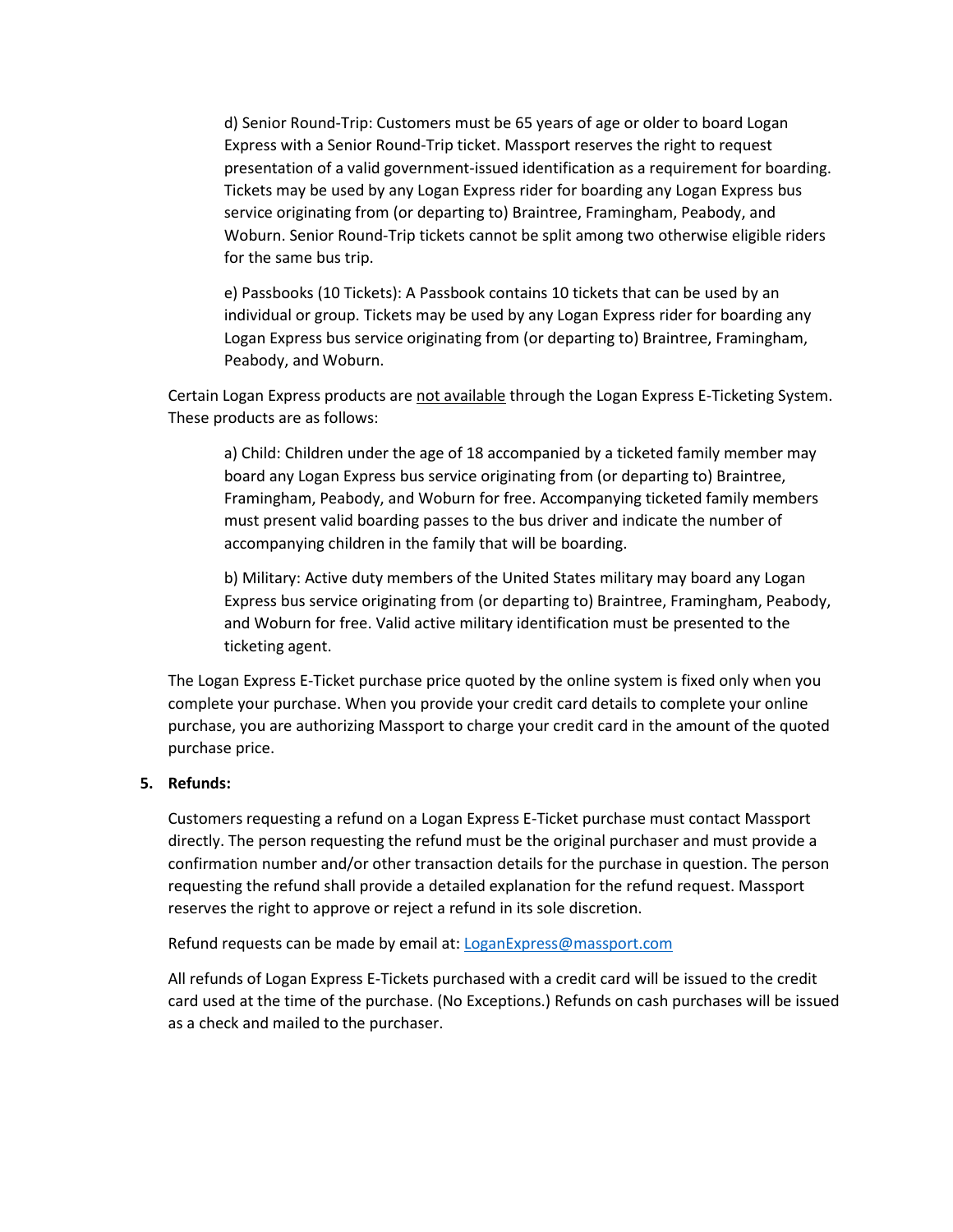#### **6. No Resale or Assignment of Logan Express E-Ticketing Online Purchases:**

The resale or market of any Logan Express E-Tickets, whether on its own or bundled with other services or products, is prohibited without Massport's express prior written consent. Resale will result in cancellation of the E-Ticket without refund.

You may assign Adult and Senior one-way or round-trip tickets and Passbook tickets to other individuals provided that the rider is eligible to board Logan Express using the ticket, and all Logan Express E-Ticket rules and restrictions are observed.

#### **7. Safety and Security:**

When using Logan Express services and facilities, you must comply with all laws and all other requirements relating to safety and security.

#### **8. Limitation of Liability and Indemnity:**

You agree that you are using Logan Express at your own risk. To the extent permitted by law, Massport's total liability to you will be limited to a refund of the Logan Express ticket price. In no event shall Massport be liable to you, or anyone claiming through you, for any direct, indirect, special, consequential, or other damages (including without limitation any injury, theft of, or damage to, your vehicle, its accessories or contents, lost profits or business interruption, or damages arising from a missed flight), as a result of your use of the Logan Express E-Ticketing System.

To the extent permitted by law, you agree to indemnify Massport and hold it harmless against any claim, loss, cost, expense, damage, or liability associated with your use of Logan Express, the Logan Express E-Ticketing System, the Logan Express parking facility, or any Massport facility, arising out of your negligence, intentional act or failure to act, or your breach of these Terms and Conditions.

#### **9. Force Majeure:**

Massport will not be liable for any failure or delay in the performance of its obligations under these Terms and Conditions, if any, to the extent such failure is caused, without fault by Massport, directly or indirectly by: fire, explosion, cable cuts, vandalism, sabotage, flood, earthquake, elements of nature or acts of God, regional failures of electrical distribution, regional failures of telecommunications services, labor disruptions or strikes, acts of war, terrorism, riots, civil disorders, rebellions or revolutions, or quarantines, epidemic, embargoes, security restrictions and, other similar government action.

#### **10. Collection Expenses:**

You agree to pay all costs, including attorney's fees, incurred by Massport to collect any monies due under these Terms and Conditions.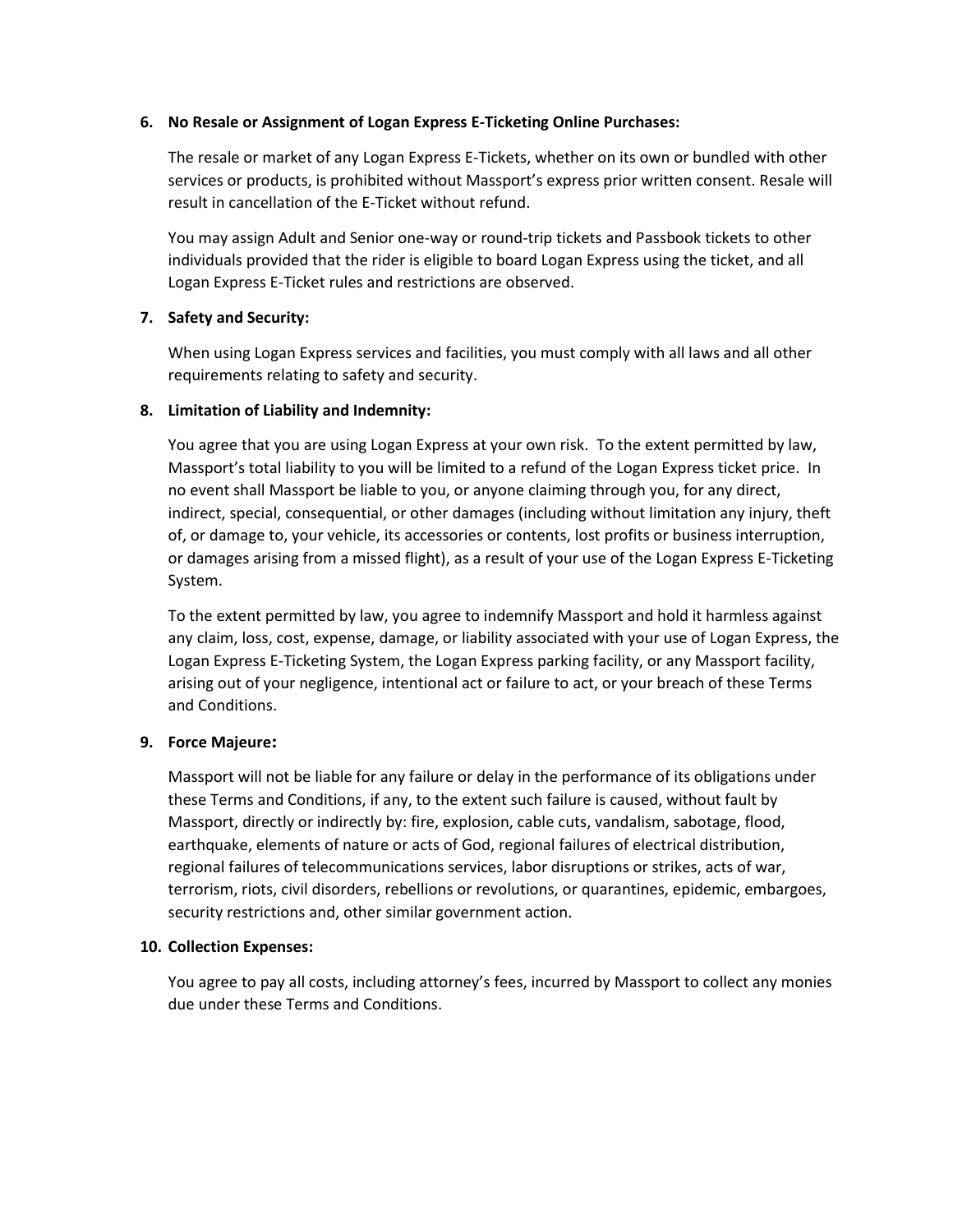#### **11. Modification**:

Massport reserves the right to change these Terms and Conditions at any time. These changes may include, without limitation, a change in any existing fees or imposition of new fees. You will be bound by the Terms and Conditions and the fees posted on the website for the Logan Express E-Ticketing System on the day you purchase the Logan Express E-ticket.

#### **12. Severability**:

The invalidity of any individual term or terms within these Terms and Conditions shall not affect or impair any other term of these Terms and Conditions, which shall remain in full force and effect.

#### **13. Governing Law:**

The laws of the Commonwealth of Massachusetts and applicable federal law govern these Terms and Conditions. Any dispute arising under these Terms and Conditions shall be decided by a court of competent jurisdiction in the Commonwealth of Massachusetts.

#### **14. Waiver of Jury Trial**:

By accepting these Terms and Conditions, you voluntarily, intentionally and knowingly waive all rights to a trial by jury as to all claims, disputes or controversies arising out of, or relating to, these Terms and Conditions.

#### **15. Privacy and Non-Disclosure:**

In order to process a purchase, Massport will collect and store personal information which may include your name, phone number, and email. Your use of the Logan Express E-Ticketing System and/or the Logan Express indicates your consent to Massport's collection and storage of such information.

You are advised that, pursuant to Massachusetts General Laws Chapter 66, all materials received by Massport which fall within the definition of "public record" as set forth in Massachusetts General Laws Chapter 4, Section 7(26), shall be disclosed by Massport upon request. Massport, however, will seek to hold your financial or personal information in confidence, to the extent consistent with applicable law, except to:

- The financial institution(s) whose accounts you use must have certain financial information to process your transactions and to conduct business operations with Massport.
- Companies that provide Massport important services relating to the operation of Logan Express. Massport requires its service providers to keep your financial and personal information confidential.

#### **16. Inquiries and Correspondence:**

For all inquiries, please send an email to **LoganExpress@masssport.com**